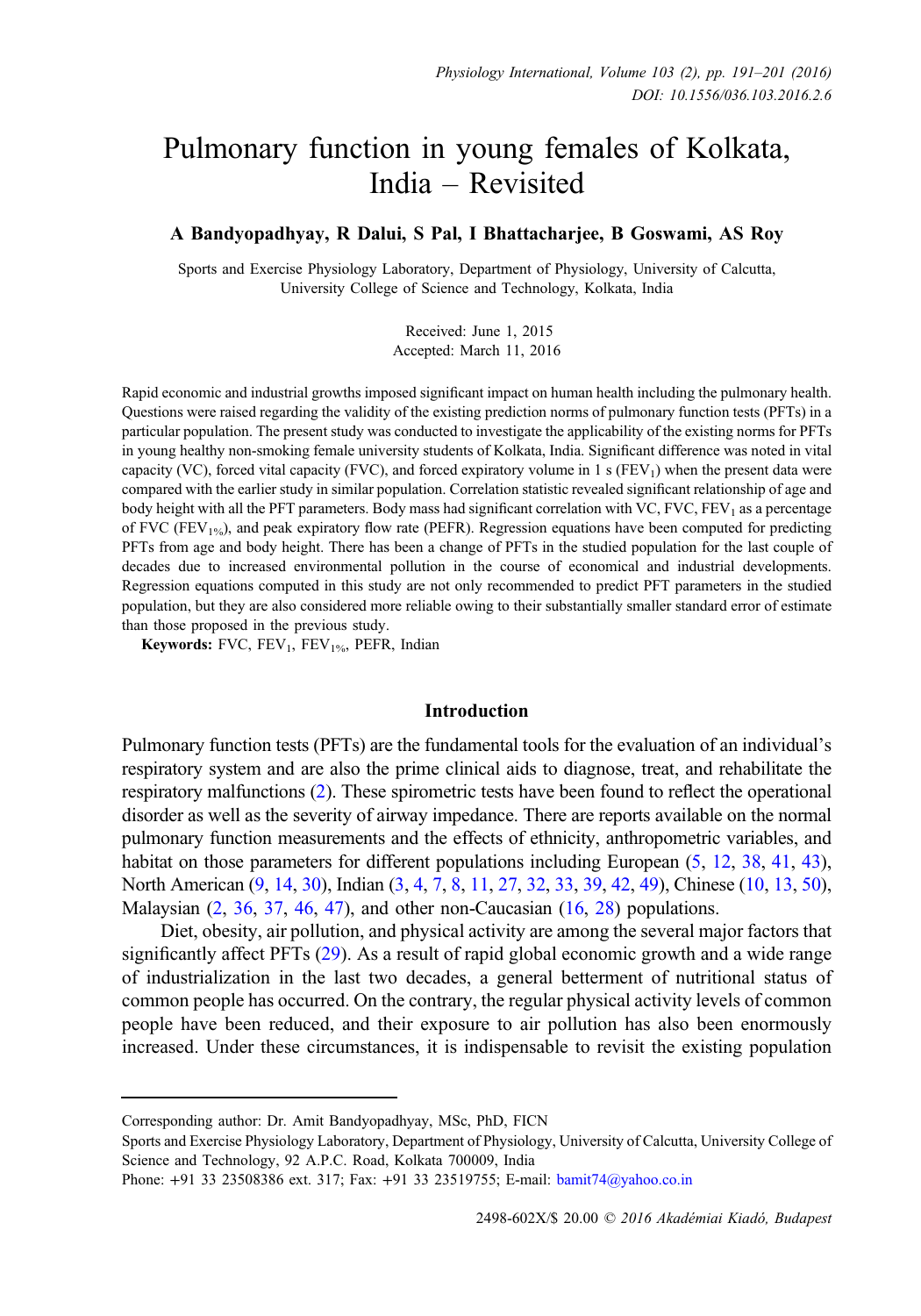specific norms of pulmonary function measurements in the light of changes in socioeconomic status, environmental consequences, and lifestyle modification that give grounds for PFTs even within the population having similar ethnicity and habitat ([29\)](#page-10-0). Enhancement of body height and body mass index in the last five decades caused significant changes in the anthropometric profile of young adults. Hence, the applicability of the existing population specific norms that have been proposed decades back for predicting PFTs has become questionable under the present consequences ([34\)](#page-10-0).

Chatterjee and Saha ([8\)](#page-9-0) reported the pulmonary function profile of healthy, nonsmoking women (age: 20–59 years) of Kolkata, India, 27 years back. Therefore, there is a need to re-investigate the relevance of the norms proposed in this study. In the above context, present investigation was aimed to:

- a. Evaluation of pulmonary function parameters of normal young healthy non-smoking female university students in Kolkata, India.
- b. Comparison of the lung function measurements with previously reported data from similar and other national as well as international counterparts.
- c. Derivation of prediction equations for assuming the lung volumes of the presently studied population and comparison of these equations with the earlier norms reported by Chatterjee and Saha [\(8](#page-9-0)).

## Materials and Methods

#### Selection of subjects

About 90 female university non-smoking students of 19–24 years of age with similar socioeconomic background were randomly sampled from the post-graduate section of the University of Calcutta, Kolkata, India, to conduct this cross-sectional study. Dupont and Plummer's method ([17\)](#page-9-0) of sample size calculation was adopted in the study setting the confidence interval at 95%. Although the computed sample size for this study was 68, the current study was conducted with 90 subjects. To limit the inter-individual differences due to age and time of year, data collection procedure was limited over a restricted time frame following the standard proposal ([29\)](#page-10-0). Written informed consent to participate in the study was obtained from the subjects and they filled up a questionnaire [\(19](#page-10-0)) to record their health status and personal demographic data. Subjects with medication or history of athletic training or any pulmonary or other diseases were excluded from this study. All the volunteers were explained and demonstrated with the detailed experimental protocol to relieve their apprehensions. Ethical clearance was obtained from the Human Ethics Committee, Department of Physiology, University of Calcutta.

#### Preparation of subjects

University proof was used to record the age of the subjects. The body height and body weight were measured with the subject standing barefoot and in minimum clothing with an accuracy of  $\pm 0.50$  cm and  $\pm 0.1$  kg, respectively, with the help of a weight measuring instrument fitted with a height measuring rod (Avery India Ltd., India). Body surface area (BSA) was calculated using the formula of DuBois and DuBois ([15\)](#page-9-0).

#### Determination of pulmonary function measurements

Tidal volume (TV), vital capacity (VC), forced vital capacity (FVC), forced expiratory volume in 1 s (FEV<sub>1</sub>), FEV<sub>1</sub> as a percentage of FVC (FEV<sub>1%</sub>), mid-expiratory flow rate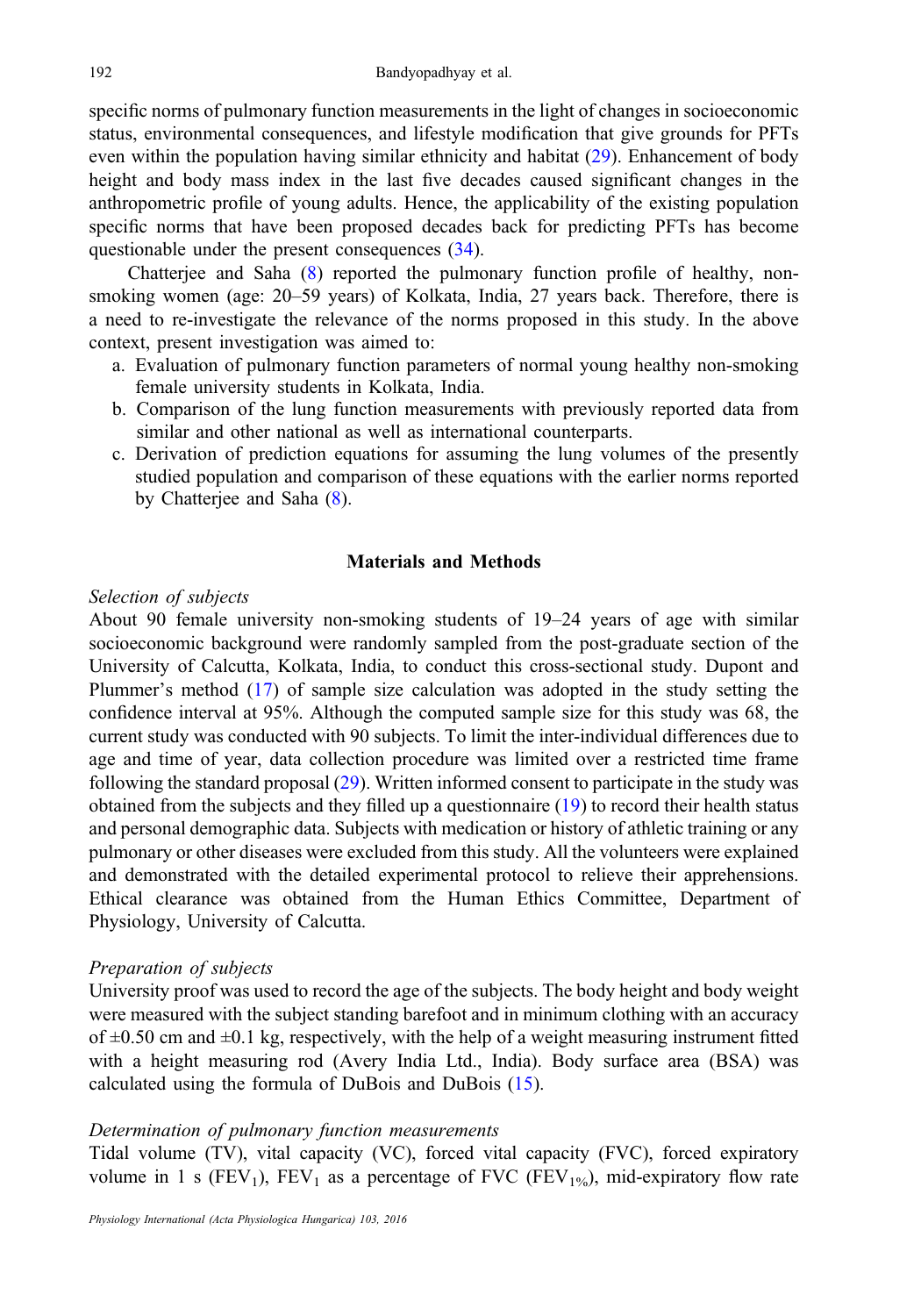(FEF<sub>25–75%</sub>), end expiratory flow rate (FEF<sub>75–85%</sub>), and forced expiratory time were measured on a 9-L closed-circuit-type expirograph (Toshniwal Technologies Pvt. Ltd., India). Wright peak flow meter was used to record the peak expiratory flow rate (PEFR). Palmer respiratory hand pump was used to calibrate the expirograph daily. All the measurements were performed according to the standard guideline ([2,](#page-9-0) [8](#page-9-0)). As the expiratory flow rates are highest at noon, the experiments were conducted before lunch at noon [\(22](#page-10-0)) and all the subjects were encouraged and motivated to attain the maximum possible effort. After a couple of practice runs, at least three satisfactory efforts were recorded for each volunteer with at least 3–5 min rest between consecutive trials as per standard norm and the highest value was accepted ([8,](#page-9-0) [20](#page-10-0)). All pulmonary function measurements as well as the anthropometric measurements were performed in one sitting on the same day and the PFTs were expressed at body temperature and pressure saturated with water vapor.

#### Statistical analysis

Student's two-tailed *t*-test was adopted to compare the pulmonary function measurements and physical parameters of the subjects with the mean values of similar parameters reported by Chatterjee and Saha ([8\)](#page-9-0). To find the significant relationship between two parameters, Pearson's product-moment correlation coefficient  $(r)$  was computed. Simple linear regression statistic was adopted for computing the prediction norms of PFTs from different physical parameters. The level of significance was set at  $p < 0.05$ .

#### Results

The mean (SD) age of the subjects participated in the study was 22.06 (2.81) years. Table [I](#page-3-0) represents the values of physical parameters and pulmonary function measurements as obtained in the present study as well as those reported by Chatterjee and Saha ([8\)](#page-9-0) in the same population. No significant difference was noted in the physical parameters between the studies. Significant differences ( $p < 0.001$ ) were found in VC, FVC, and FEV<sub>1</sub> from the earlier observation of Chatterjee and Saha [\(8](#page-9-0)), but no significant variation was noted in  $FEV<sub>1%</sub>,  $FEF<sub>25–75%</sub>,  $FEF<sub>75–85%</sub>$ , and  $PEFR$  between the studies.$$ 

PFTs depicted significant correlation with age, body mass, and body height (Table [II](#page-3-0)). Depending on these significant correlations, prediction equations for PFTs from physical parameters were also computed (Tables [III](#page-4-0) and [IV](#page-5-0)).

#### **Discussion**

The pulmonary function measurements were found within the normal range in the studied population. It is difficult to compare the pulmonary function measurements of the present study with those of a foreign population due to variations in anthropometric profiles that largely affect the lung function measurements [\(2](#page-9-0), [3\)](#page-9-0). Therefore, for a valid comparison, the values of pulmonary function measurements reported in other studies were standardized with age and height according to the proposal of Bandyopadhyay et al. ([3\)](#page-9-0).

VC, FVC, and FEV<sub>1</sub> were significantly ( $p < 0.001$ ) different from those reported by Chatterjee and Saha [\(8](#page-9-0)), whereas the rest of the pulmonary function parameters depicted insignificant variation between the studies. Such variation in VC, FVC, and  $FEV<sub>1</sub>$  depicted a decrease in these parameters in university students of Kolkata over the last 20 years.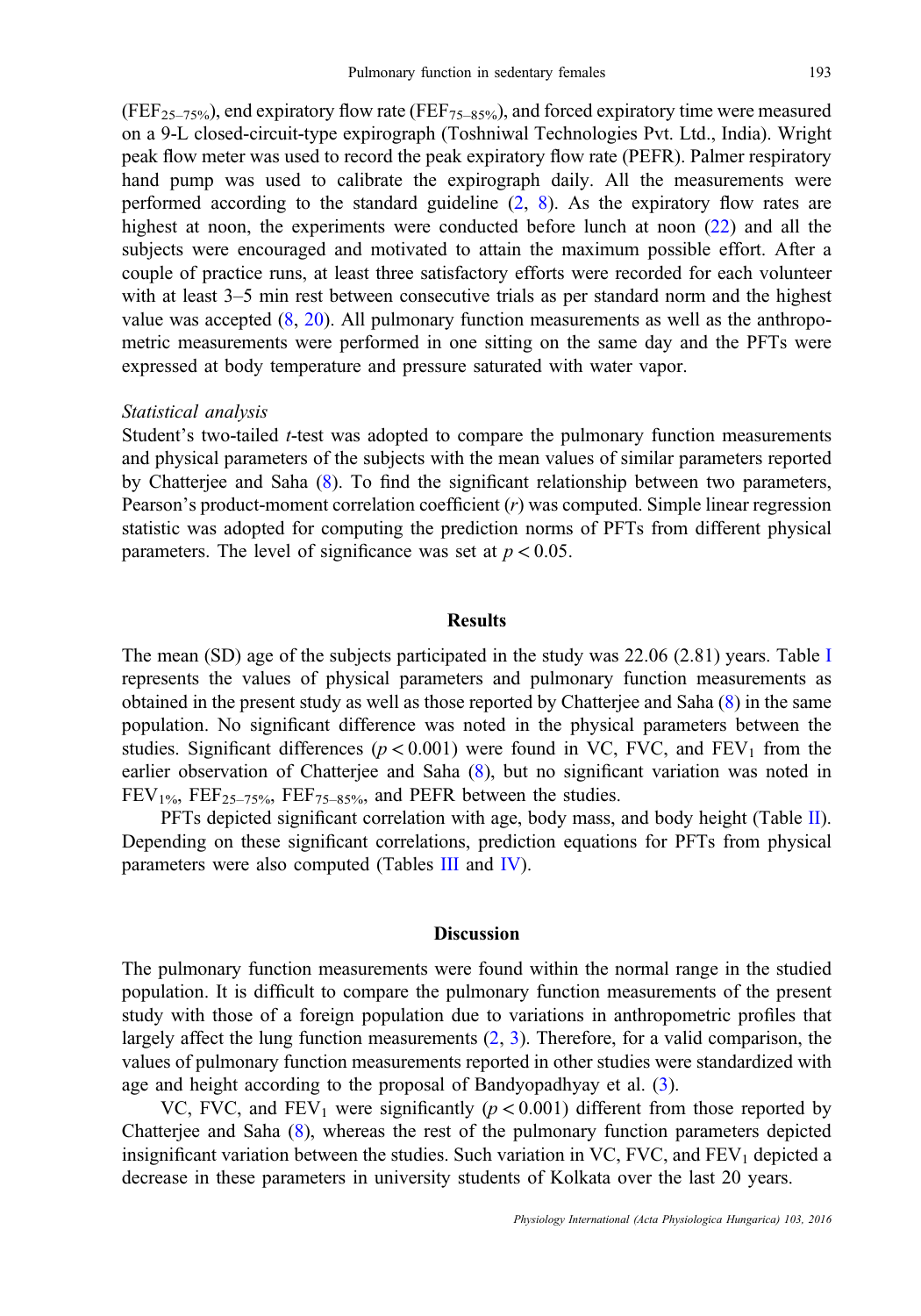<span id="page-3-0"></span>

|                                        |                   |                      |                             |                    | Table I. Values of physical parameters and pulmonary function measurements |                        |                 |                                                      |                                                                                                       |                      |                                           |
|----------------------------------------|-------------------|----------------------|-----------------------------|--------------------|----------------------------------------------------------------------------|------------------------|-----------------|------------------------------------------------------|-------------------------------------------------------------------------------------------------------|----------------------|-------------------------------------------|
|                                        | mass (kg)<br>Body | height (cm)<br>Body  | BMI<br>(kg/m <sup>2</sup> ) | $TV$ (ml)          | $\sqrt{2}$                                                                 | FVC(1)                 | $FEV1$ (l)      | $\frac{\mathrm{FFV}_{1\%}}{(\%)}$                    | $\frac{\text{FEF}_{25-75\%}}{\text{(t-min}^{-1})}$ $\frac{\text{FEF}_{75-85\%}}{\text{(t-min}^{-1})}$ |                      | $\frac{\text{PEFR}}{(\text{1-min}^{-1})}$ |
| Present study<br>$N = 90$              | $50.30 \pm 8.35$  | $155.30 \pm$<br>4.61 | $24.16 \pm$<br>3.98         | $504.21 \pm 63.94$ | $ 2.199 \pm 0.35 $                                                         | $2.045 \pm$<br>0.31    | $1.81 \pm 0.25$ | $89.34 \pm$<br>10.11                                 | $200.85 \pm$<br>48.26                                                                                 | $71.04 \pm$<br>31.53 | $461 \pm 31$                              |
| Chatterjee and<br>Saha $(8) (N = 100)$ | $149.2 \pm 6.0$   | $64$   155.8 ± 4.31  | I                           |                    | $2.787 +$<br>0.32*                                                         | $2.789 \pm$<br>$0.31*$ |                 | $2.48 \pm 0.29*$ 89.90 $\pm$ 5.64 $\pm$ 204.00 $\pm$ | 58.82                                                                                                 | $73.00 +$<br>31.90   | $468 \pm 38$                              |
|                                        |                   |                      |                             |                    |                                                                            |                        |                 |                                                      |                                                                                                       |                      |                                           |

Values are mean  $\pm$  SD.<sup>\*</sup> $p$  < 0.001 Values are mean  $\pm$  SD.\* $p < 0.001$ 

|                                        |             |                  | Table II. Values of correlation coefficients between pulmonary function measurements and physical parameters in female university students |
|----------------------------------------|-------------|------------------|--------------------------------------------------------------------------------------------------------------------------------------------|
|                                        | Age (years) | Body height (cm) | Body mass (kg)                                                                                                                             |
| $TV$ $(m)$                             | $0.61***$   | $0.63***$        | 0.03                                                                                                                                       |
| VC(I)                                  | $0.81***$   | $0.85***$        | $0.39**$                                                                                                                                   |
| FVC(I)                                 | $0.80***$   | $0.83***$        | $0.37**$                                                                                                                                   |
| $FEV1$ (l)                             | $0.54***$   | $0.60***$        | 0.12                                                                                                                                       |
| $FEV1%$ (%)                            | $-0.36**$   | $-0.38**$        | $-0.34*$                                                                                                                                   |
| $FEF_{25-75\%}$ (1-min <sup>-1</sup> ) | $0.56***$   | $0.60***$        | 0.19                                                                                                                                       |
| $FEF_{75-85\%}$ (1-min <sup>-1</sup> ) | $0.57***$   | $0.61***$        | 0.23                                                                                                                                       |
| PEFR $(1 \cdot \text{min}^{-1})$       | $0.75***$   | $0.86***$        | $0.46***$                                                                                                                                  |
|                                        |             |                  |                                                                                                                                            |

> $p < 0.05$ ,  ${}^{**}p < 0.01$ ,  ${}^{***}p < 0.001$  $p < 0.05$ ,  $* p < 0.01$ ,  $* \cdot k p < 0.001$

Г

Τ

Physiology International (Acta Physiologica Hungarica) 103, 2016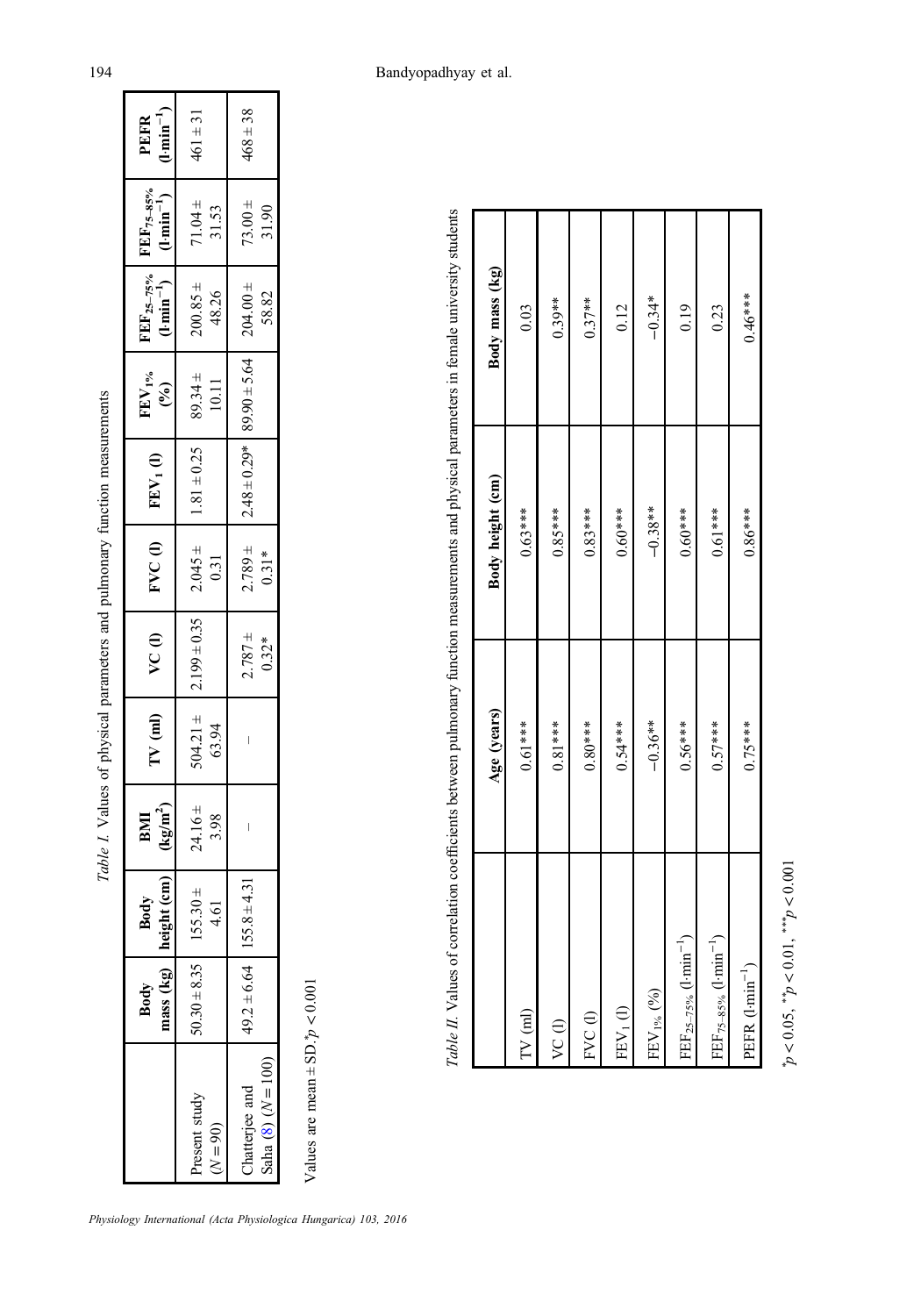| Pulmonary<br>function<br>measurement          | <b>Regression</b><br>equation | $\boldsymbol{R}$ | $R^2$ | <b>SEE</b> |
|-----------------------------------------------|-------------------------------|------------------|-------|------------|
| $TV$ (ml)                                     | $13.88A + 198.012$            | $0.61**$         | 0.372 | 51.15      |
| VC(1)                                         | $0.10A - 0.027$               | $0.81**$         | 0.656 | 0.21       |
| $FVC$ (l)                                     | $0.088A + 0.098$              | $0.80**$         | 0.640 | 0.19       |
| $FEV1$ (l)                                    | $0.048A + 0.75$               | $0.54**$         | 0.291 | 0.21       |
| $FEV_{1%}$ (%)                                | $-1.30A + 117.91$             | $-0.36*$         | 0.129 | 9.39       |
| $\text{FEF}_{25-75\%}$ (l·min <sup>-1</sup> ) | $9.62A - 11.62$               | $0.56**$         | 0.314 | 0.83       |
| $\text{FEF}_{75-85\%}$ (1-min <sup>-1</sup> ) | $6.40A - 70.05$               | $0.57**$         | 0.325 | 0.82       |
| PEFR $(l\cdot \text{min}^{-1})$               | $8.27A + 278.48$              | $0.75**$         | 0.562 | 50.32      |
| $TV$ (ml)                                     | $8.74H - 852.80$              | $0.63**$         | 0.397 | 0.78       |
| VC(1)                                         | $0.065H - 7.82$               | $0.85**$         | 0.722 | 0.53       |
| $FVC$ (l)                                     | $0.056H - 6.62$               | $0.83**$         | 0.689 | 0.56       |
| $FEV1$ (l)                                    | $0.033H - 3.24$               | $0.60**$         | 0.360 | 0.80       |
| $\text{FEV}_{1\%}$ (%)                        | $-0.83H + 218.76$             | $-0.38*$         | 0.144 | 0.92       |
| $\text{FEF}_{25-75\%}$ (l·min <sup>-1</sup> ) | $6.28H - 774.61$              | $0.60**$         | 0.360 | 0.80       |
| $FEF_{75-85\%}$ (l·min <sup>-1</sup> )        | $4.17H - 576.88$              | $0.61**$         | 0.372 | 0.79       |
| PEFR $(l·min^{-1})$                           | $5.78H - 437.11$              | $0.86**$         | 0.737 | 51.06      |

<span id="page-4-0"></span>Table III. Simple regression norms for the prediction of pulmonary function measurements from age and body height in the studied population

A = age, H = body height, SEE = standard error of estimate.  $\gamma p < 0.01$ ,  $\gamma p < 0.001$ 

According to the proposal of Bandyopadhyay ([2\)](#page-9-0), the influence of instrumentation, standardization, and testing procedures on the studied parameters does not arise in the present context because both studies involved the same instruments and experimental protocol. The cumulative beneficial effects of physical activity and nutrition on pulmonary health were probably swayed out by the detrimental effects of increased urbanization and industrialization in the currently studied subjects who in turn exhibited significantly lower values of VC, FVC, and  $FEV<sub>1</sub>$  than those reported by Chatterjee and Saha  $(8)$  $(8)$ .

The present findings indicated that in spite of the uninterrupted health promotion drives by different government and non-government bodies, the respiratory health of the currently studied population did not perk up in the last 25 years. The major air pollutants that influence the pulmonary functions are sulfur dioxide  $(SO<sub>2</sub>)$ , nitrogen dioxide  $(NO<sub>2</sub>)$ , suspended particulate matters of less than 10  $\mu$ m (PM<sub>10</sub>), and ozone (O<sub>3</sub>) [\(24](#page-10-0)). The rapid changes of such factors in the air are alarming in rural, urban, and peri-urban areas of India due to increased number of motor vehicles, industrial pollutants, power generation, domestic fuel use, refuse burning, and emissions from other miscellaneous sources ([1\)](#page-9-0). Data suggest that the  $SO<sub>2</sub>$  level in the air has been gradually decreasing in different places of India since 2001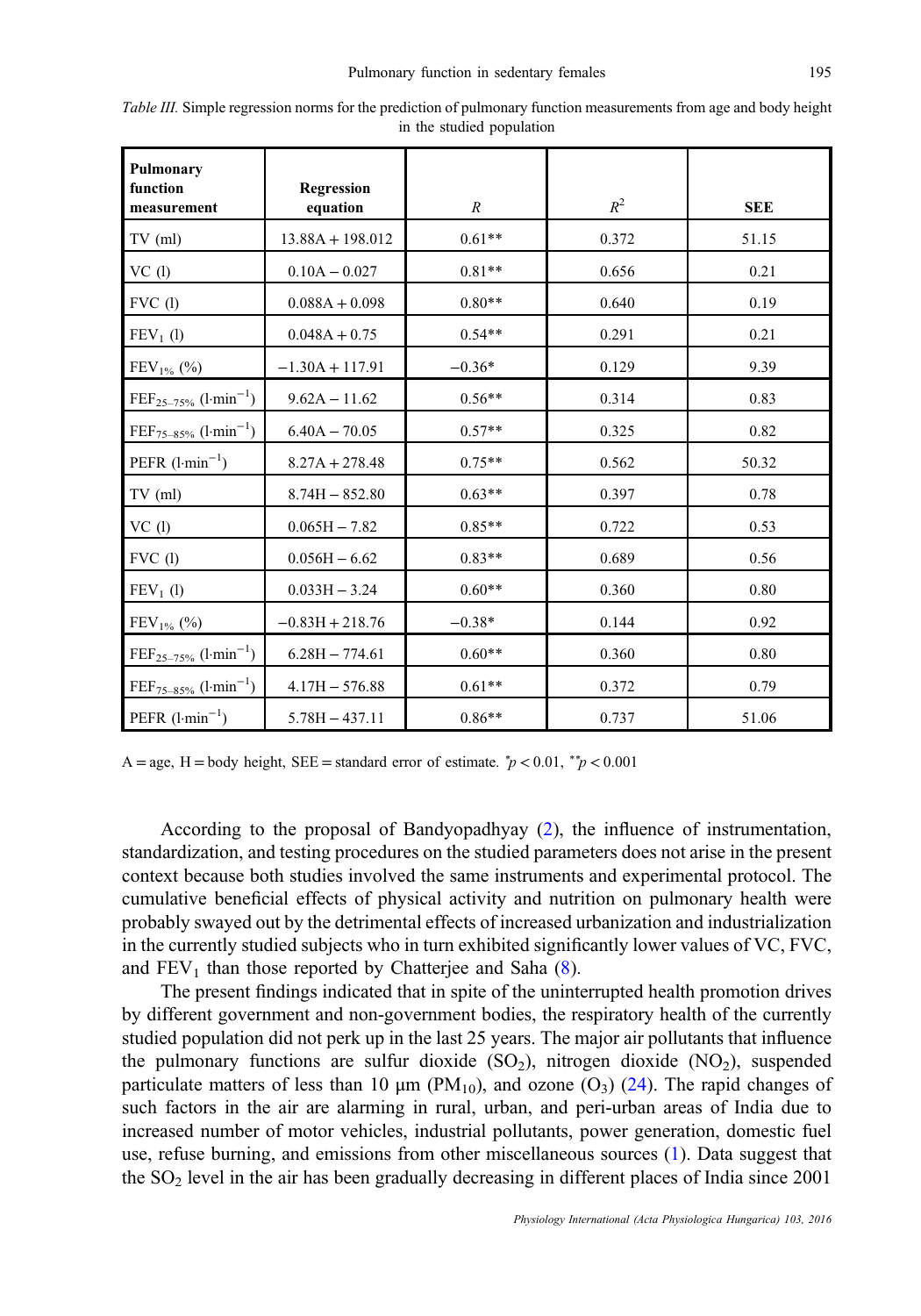| Pulmonary<br>function<br>measurement          | Regression<br>equation        | $\mathcal{R}$ | $R^2$ | <b>SEE</b> |
|-----------------------------------------------|-------------------------------|---------------|-------|------------|
| $TV$ (ml)                                     | $-518.31 + 7.28A +$<br>5.55H  | $0.67**$      | 0.449 | 0.74       |
| VC(1)                                         | $-5.424 + 0.05A +$<br>0.042H  | $0.89**$      | 0.792 | 0.46       |
| $FVC$ (1)                                     | $-4.583 + 0.047A +$<br>0.036H | $0.86**$      | 0.740 | 0.47       |
| $FEV_1$ (1)                                   | $-77.81 + 0.019A +$<br>0.51H  | $0.61**$      | 0.372 | 0.80       |
| $FEV_{1%}$ (%)                                | $189.75 - 0.68A -$<br>0.55H   | $0.41*$       | 0.168 | 0.91       |
| $\text{FEF}_{25-75\%}$ (1-min <sup>-1</sup> ) | $-555.74 + 4.80A +$<br>4.19H  | $0.63**$      | 0.397 | 0.78       |
| $\text{FEF}_{75-85\%}$ (1-min <sup>-1</sup> ) | $-454.81 + 3.14A +$<br>2.94H  | $0.76**$      | 0.578 | 0.65       |
| PEFR $(l·min^{-1})$                           | $-316.22 + 3.09A +$<br>4.57H  | $0.89**$      | 0.792 | 0.46       |

<span id="page-5-0"></span>Table IV. Multiple regression norms for the prediction of pulmonary function measurements in female university students

A = age, H = body height, SEE = standard error of estimate.  $\gamma p < 0.01$ ,  $\gamma p < 0.001$ 

and its level reached below the recommended standard level of 50 μg·m<sup>−3</sup> in Kolkata. India [\(6](#page-9-0)). According to the available reports of Central Pollution Control Board (CPCB) and National Ambient Air Quality Status (NAAQS) of Ministry of Environment and Forests of Government of India, the levels of NO<sub>2</sub>, O<sub>3</sub>, and  $PM_{10}$  in the air have increased markedly during the last 15 years and the present data suggest that the level of these factors has gone far above the recommended levels of 40, 100, and 60  $\mu$ g·m<sup>-3</sup>, respectively [\(6](#page-9-0)). The changes in these environmental toxic parameters adversely affect the respiratory functions [\(24](#page-10-0)) and that might be responsible for the decrease in VC, FVC, and  $FEV<sub>1</sub>$  in the population presently studied. Nevertheless, a further detailed study is needed to explore the definite cause of such variation in the parameters studied.

Rao et al. [\(42](#page-10-0)) reported similar values of pulmonary function measurements in their study with 60 healthy women of 15–40 years of age. They performed the study in the same population using different experimental techniques. Some other studies reported higher values of pulmonary function measurements in the same age group of females from Northern and Western provinces of India [\(21](#page-10-0), [25](#page-10-0)–27).

PFTs reported in American, Jordanian, and European populations were much higher than the currently studied population [\(23](#page-10-0), [31,](#page-10-0) [35,](#page-10-0) [44](#page-10-0), [45\)](#page-10-0). Better socioeconomic status and nutritional habit, superior outdoor practices and enhanced growth of their thoracic cage as well as musculoskeletal system might be the cause of such higher PFTs in those overseas populations. Over and above, these countries have much better environmental conditions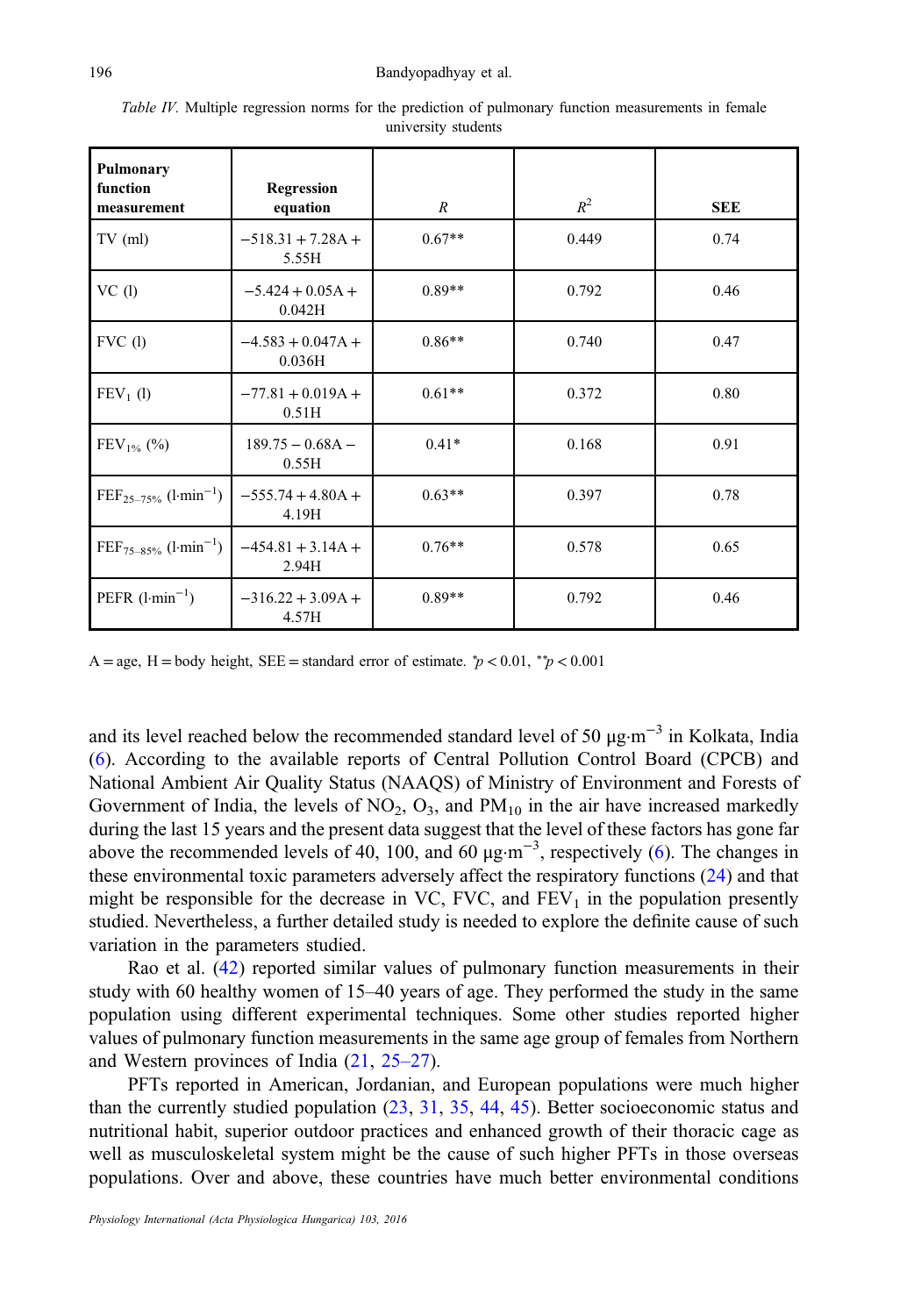<span id="page-6-0"></span>than cities in India. According to the available literature and reports of the relevant environmental agencies [\(18,](#page-9-0) [24](#page-10-0), [48\)](#page-10-0), the air pollution levels in European (SO<sub>2</sub> = 125 µg·m<sup>-3</sup>, NO<sub>2</sub> = 40  $\mu$ g·m<sup>-3</sup>, PM<sub>10</sub> = 40  $\mu$ g·m<sup>-3</sup>, and O<sub>3</sub> = 120  $\mu$ g·m<sup>-3</sup>, respectively) and American cities (SO<sub>2</sub> = 84 µg·m<sup>-3</sup>, NO<sub>2</sub> = 107 µg·m<sup>-3</sup>, PM<sub>10</sub> = 150 µg·m<sup>-3</sup>, and O<sub>3</sub> = 287 µg·m<sup>-3</sup>, respectively) were better than the Indian cities (SO<sub>2</sub> = 12  $\mu$ g·m<sup>-3</sup>, NO<sub>2</sub> = 70  $\mu$ g·m<sup>-3</sup>, and  $PM_{10} = 135 \mu g \cdot m^{-3}$ , respectively). However, the air level of NO<sub>2</sub> in USA showed more or less similar data in comparison to Kolkata, India. These better environmental conditions could have helped to maintain a better pulmonary health in the overseas populations. Anthropometric characteristics of westerners indicated that they were on average somewhat larger than those in Asia and the stature in turn was significantly correlated with the pulmonary function measurements [\(47](#page-10-0)). Therefore, well-built physique of westerners was a direct explanation for their better pulmonary function measurements compared to Indian populations.

All the pulmonary function variables had a significant correlation with age and body height except for  $FEV_{1%}$ . Age showed a significant negative correlation with the PFTs except for  $FEV_{1\%}$ . This contradicts to earlier reports ([4,](#page-9-0) [8](#page-9-0), [40](#page-10-0), [46,](#page-10-0) [47](#page-10-0)) that reported significant negative correlation between age and pulmonary function measurements. This was probably due to smaller age range in the present investigation and corroborated with the previous studies of Bandyopadhyay et al. [\(3](#page-9-0)) and Bandyopadhyay [\(2](#page-9-0)).

On the basis of the existence of significant positive correlation between physical parameters and pulmonary function measurements, the regression equations for predicting PFTs from physical parameters in the population studied have been computed (Tables [III](#page-4-0) and [IV\)](#page-5-0). The value of  $FEV_{1%}$  was in agreement with other previous findings in Indian and



Fig. 1. Plotting of vital capacity (VC) in female university students of Kolkata – comparison with the values predicted from the standard norms prescribed in the present study and by Chatterjee and Saha  $(7)^*$  $(7)^*$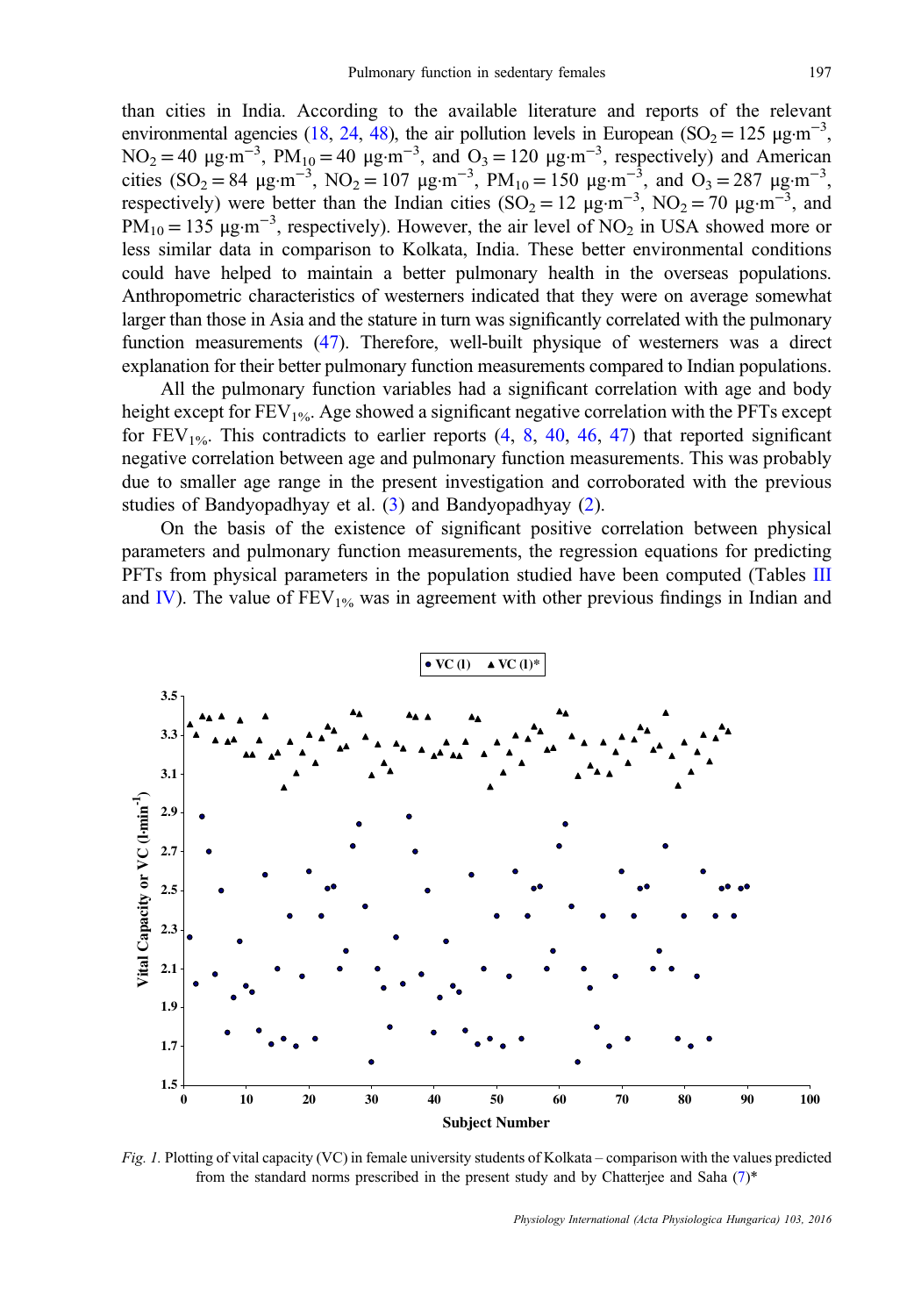

Fig. 2. Plotting of forced vital capacity (FVC) in female university students of Kolkata – comparison with the values predicted from the standard norms prescribed in the present study and by Chatterjee and Saha [\(7](#page-9-0))\*



Fig. 3. Plotting of forced expiratory volume in 1 s ( $FEV<sub>1</sub>$ ) in female university students of Kolkata – comparison with the values predicted from the standard norms prescribed in the present study and by Chatterjee and Saha [\(7](#page-9-0))\*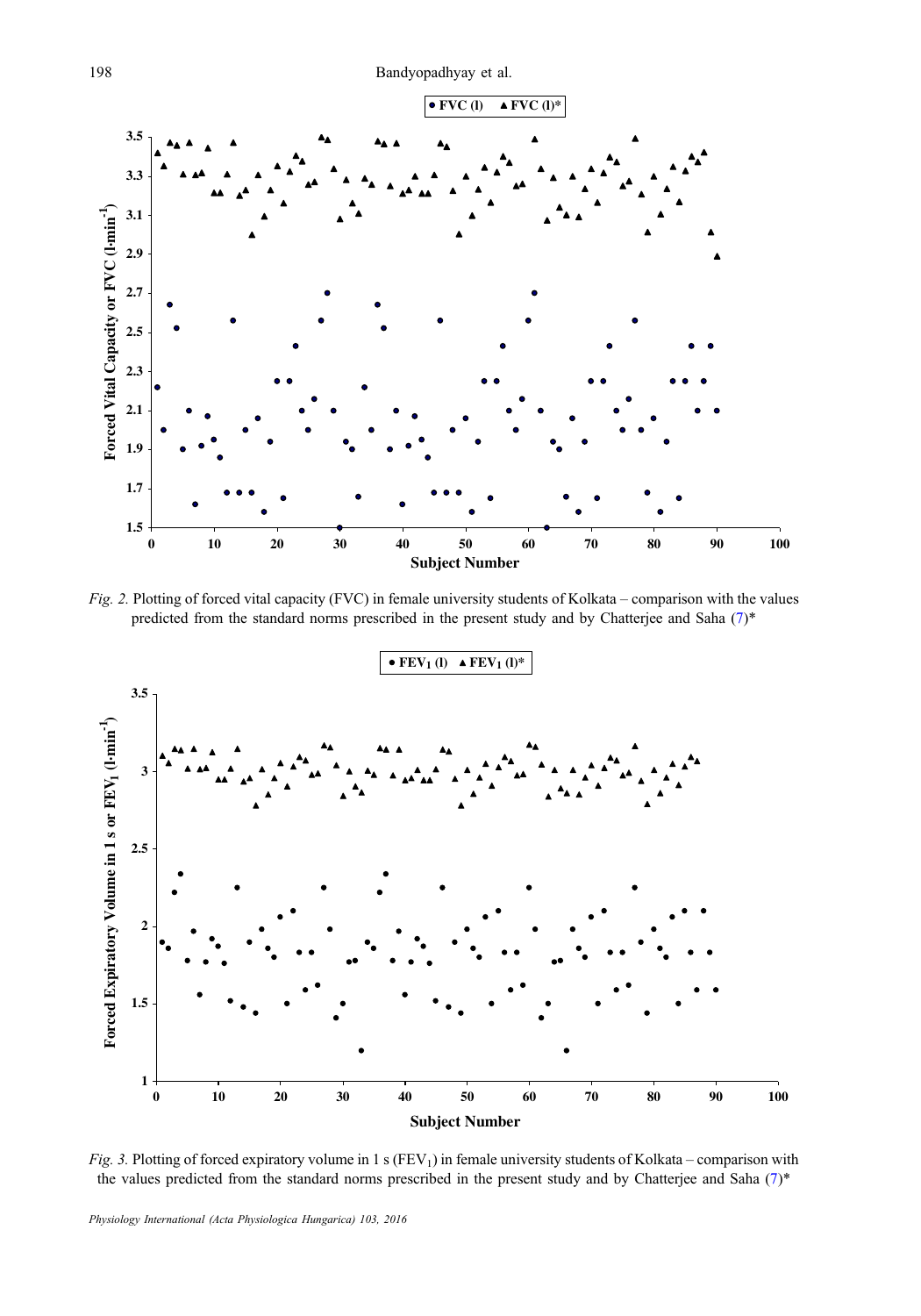

Fig. 4. Plotting of  $FEF_{25-75\%}$ ,  $FEF_{75-85\%}$ , and PEFR in female university students of Kolkata – comparison with the values predicted from the standard norms prescribed in the present study and by Chatterjee and Saha (7)\*

overseas populations and the normal range of  $FEV_{1%}$  indicated that the subjects had no obstructive pulmonary diseases. PEFR, that indicates one's pulmonary function status [\(4](#page-9-0)), depicted significant positive correlation with age, body height, and body mass. Along with this  $\text{FEF}_{25-75\%}$  and  $\text{FEF}_{75-85\%}$  also showed significant positive correlation with age and body height.

PFTs depicted significant correlation with age, body height, and body mass. However, body mass was not considered in computing the regression equations because age and body height had a more consistent relationship and higher values of correlation coefficient  $(r)$ with pulmonary function variables. The standard errors of the estimate of the computed simple and multiple regression equations are small enough to recommend these equations for predicting pulmonary function measurements from age and body height in the studied population. The standard error of estimates (SEEs) of the regression norms are 50% less than those of earlier proposed norms by Chatterjee and Saha [\(8](#page-9-0)) and therefore the present regression norms would predict pulmonary function measurements more precisely and accurately in the studied population. These regression norms would be of practical use in epidemiological studies and clinical settings. Predicted values of the lung volumes using currently derived equations and earlier proposed equations of Chatterjee and Saha ([8\)](#page-9-0) have been plotted in Figs [1](#page-6-0)–4. These figures depicted a wide range of variation when the values of PFTs were predicted using the earlier norms and these findings are in agreement about the conception that the earlier equations cannot be applied in the present context anymore.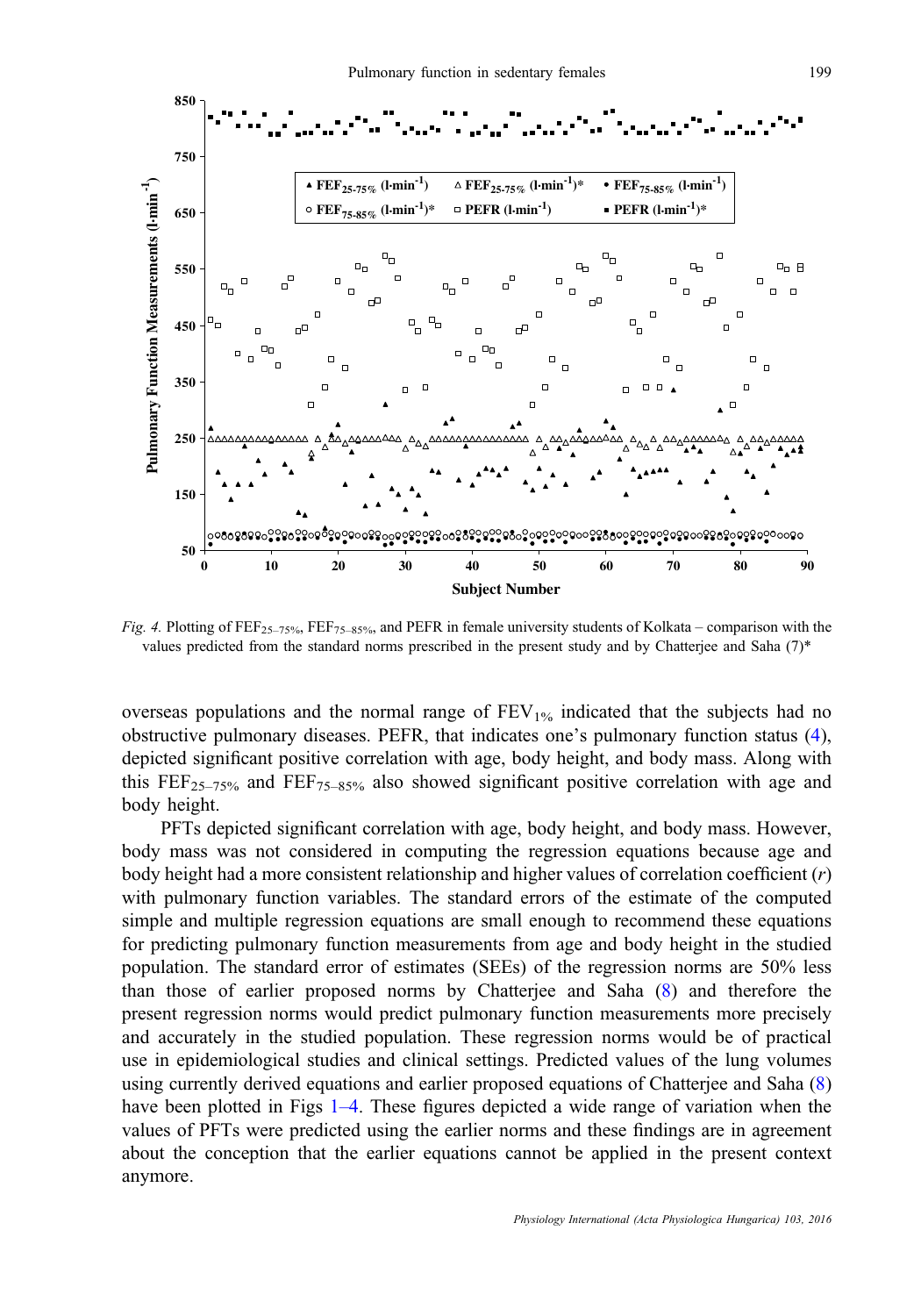## Conclusion

<span id="page-9-0"></span>The study indicated that the PFTs of female university students of Kolkata were within the normal range. The expiratory flow rates did not vary with the values reported 20 years back, but the absolute values of the lung volumes were significantly reduced compared to the values reported in the earlier study. Rest of the parameters did not demonstrate any significant transformation between the two studies. The SEE of the presently computed norms was substantially smaller than those reported by Chatterjee and Saha (8); therefore, the currently derived equations are considered to be more appropriate and suitable for a precise and accurate prediction of PFTs in the population studied.

## Acknowledgement

The authors would like to thank the University of Calcutta for their financial assistance through Contingency under Grant BI92(7).

# **REFERENCES**

- 1. Agrawal M: Effect of air pollution on agriculture: an issue of national concern. Natl. Acad. Sci. Lett. 28, 93–106 (2005)
- 2. Bandyopadhyay A: Pulmonary function studies in young healthy Malaysians of Kelantan, Malaysia. Indian J. Med. Res. 134, 653–657 (2011)
- 3. Bandyopadhyay A, Basak AK, Tripathy S, Bandyopadhyay P: Peak expiratory flow rate in female brick field workers of West Bengal, India. Ergonomics SA 18, 22–27 (2006)
- 4. Bandyopadhyay A, Bhattacharjee I, Dalui R, Pal S: Pulmonary function studies of healthy non-smoking male university students of Kolkata, India – revisited. Malays. J. Med. Sci. 20, 17–24 (2013)
- 5. Bergland E, Birath G, Bjure J: Spirometric studies in normal subjects. Forced expirograph in subjects 7 and 70 years of age. Acta Med. Scand. 173, 185–192 (1963)
- 6. Central Pollution Control Board (2012): National Ambient Air Quality Status and Trends in India 2010. Ministry of Environment & Forests, New Delhi
- 7. Chatterjee S, Mandal A: Pulmonary function studies in healthy school boys of West Bengal. Jpn. J. Physiol. 41, 797–808 (1991)
- 8. Chatterjee S, Saha D: Pulmonary function studies in healthy non-smoking women of Calcutta. Ann. Hum. Biol. 20, 31–38 (1993)
- 9. Cherniack RM, Raber MB: Normal standards for ventilatory functions using automated wedge spirometer. Am. Rev. Respir. Dis. 106, 38–46 (1972)
- 10. Chuan PS, Chia M: Respiratory function tests in normal adult Chinese in Singapore. Singapore Med. J. 10, 265–271 (1969)
- 11. Cotes JE, Malhotra MS: Differences in lung functions between Indians and Europeans. J. Physiol. 77, 17–18 (1964)
- 12. Cotes JE, Rossiter CE, Higgins ITT, Gilson JC: Average normal values for the forced expiratory volume in white Caucasian males. Br. Med. J. 23, 1016–1019 (1966)
- 13. Da Costa JL: Pulmonary function studies in healthy Chinese adults in Singapore. Am. Rev. Respir. Dis. 104, 128–131 (1971)
- 14. Dockery DW, Ware JH, Ferris BG: Distribution of forced expiratory volume in one second and forced vital capacity in healthy, white, adult never-smokers in six US cities. Am. Rev. Respir. Dis. 13, 511–520 (1985)
- 15. DuBois D, DuBois EF: Clinical calorimetry: a formula to estimate approximate surface area if height and weight be known. Arch. Intern. Med. 17, 863–871 (1916)
- 16. Dufétel P, Pigearias B, Lonsdorfer J, Derossi DC, Faltot PJ: Spirometric reference values in Senegalese black adults. Eur. Respir. J. 2, 352–358 (1989)
- 17. Dupont WD, Plummer WD Jr: Power and sample size calculation for studies involving linear regression. Control. Clin. Trials 19, 589–601 (1998)
- 18. European Environment Agency (2012): Air Quality in Europe 2012 Report. European Environment Agency, Copenhagen